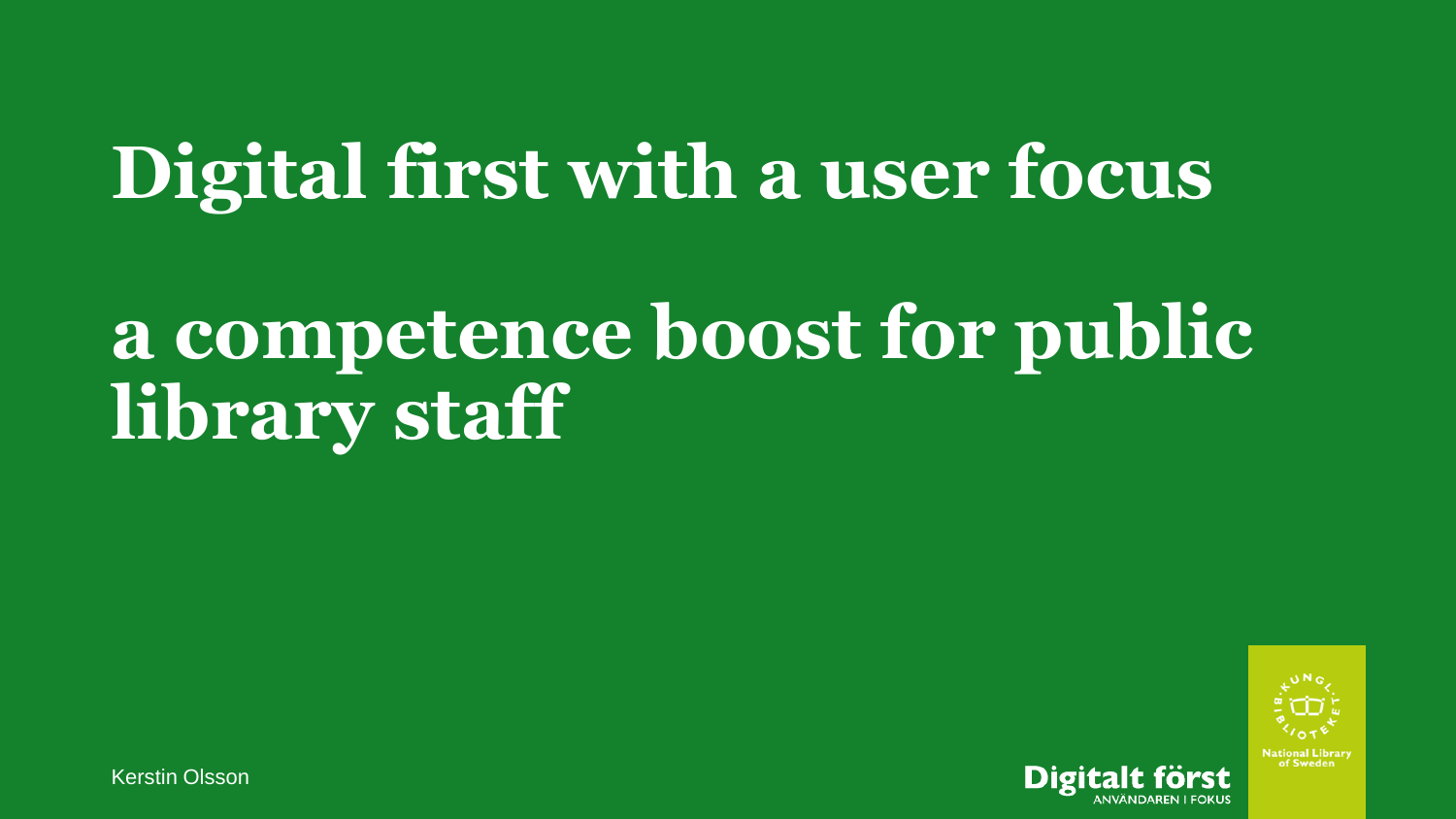### **The library's roll in the digital transformation of today's society**

- Library leaders, lead the digital transformation in
	- the library field
	- the local library in the munizipal context
- Library staff, develope digital skills:
	- guide and offer tools for citizens to be digital savvy
- Citizens:
	- All citizens should have the opportunity to develope skills needed for personal developement and active citizenship in a democratic society



Model for digital maturity in public sector

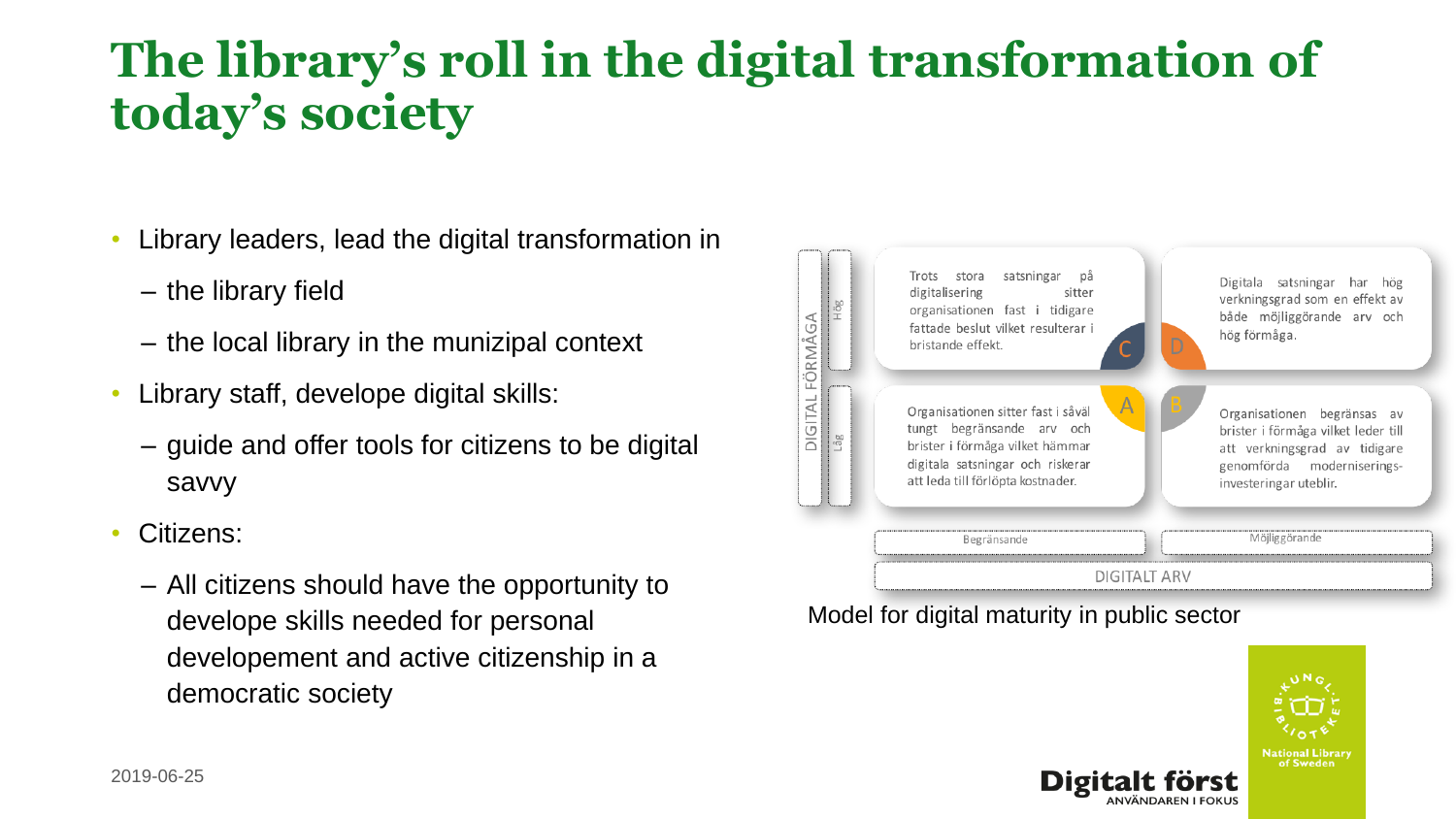## **A commission from the government to the National Library 2018-2020 to lead a digital skills boost for Pubic library staff**

#### 2, 35 million Euro / year (total cost) – 3 years

#### **The National Library of Sweden:**

• Support and develop Regional libraries as competence nodes

#### **The Regional libraries :**

• Promote and coordinate the development of digital skills for Public library staff

#### **Public library staff:**

• Guide and offer digital tools for citizens to be digital savvy

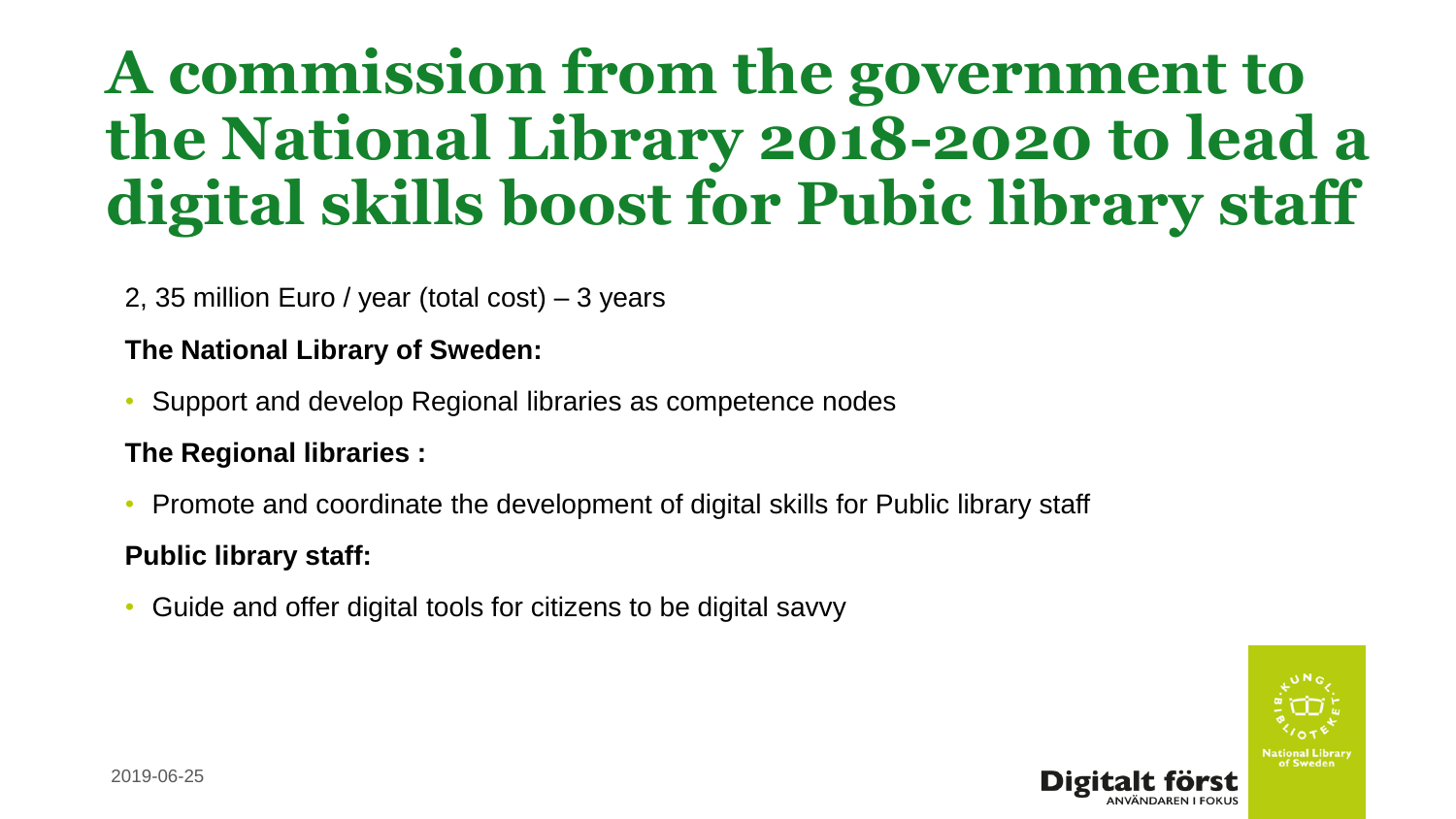**To support digital competence building library staff make a self-report in ventory**

- Information and data literacy
- Communication and collaboration
- Digital content creation
- **Safety**
- Problem solving

DigComp 2.0 EU framework



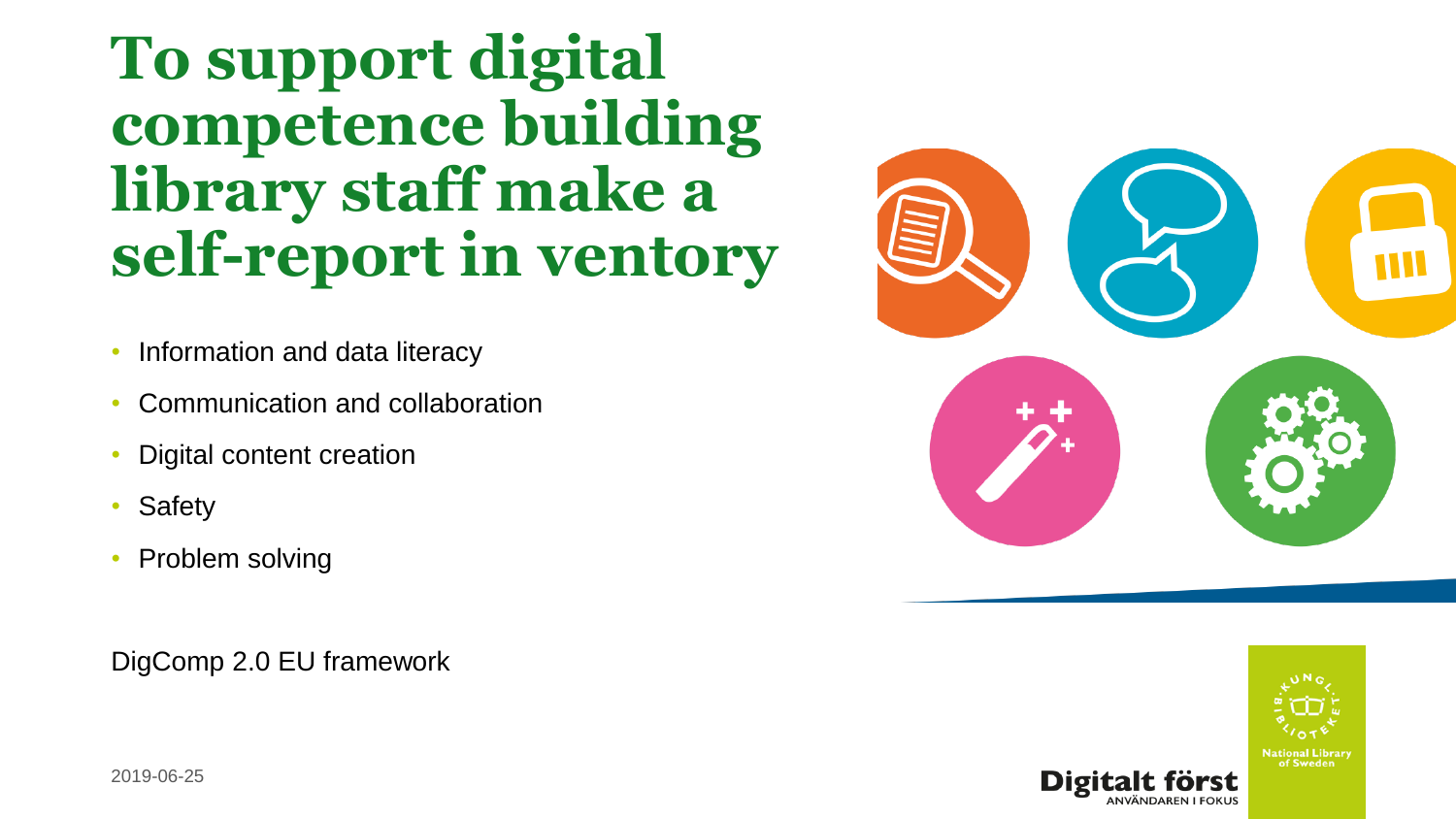## **The project Digital first**

| Project manager - national                                                     |                                             |                |                                                                     |  |
|--------------------------------------------------------------------------------|---------------------------------------------|----------------|---------------------------------------------------------------------|--|
| <b>Regional coordinator</b>                                                    |                                             |                | Steering group                                                      |  |
| <b>Digital</b><br>platform,<br><b>Digiteket</b>                                | 20 regional projects                        | research teams | Self assessement test:<br>Jan-Aug 2018: 67%,<br>(3 206 out of 4 806 |  |
|                                                                                | 290 municipals - public<br><b>libraries</b> |                | employees)<br>8 working groups                                      |  |
| 4800 employees, 1 100 workplaces, 290 + 20 library organisations<br>25/06/2019 |                                             |                |                                                                     |  |